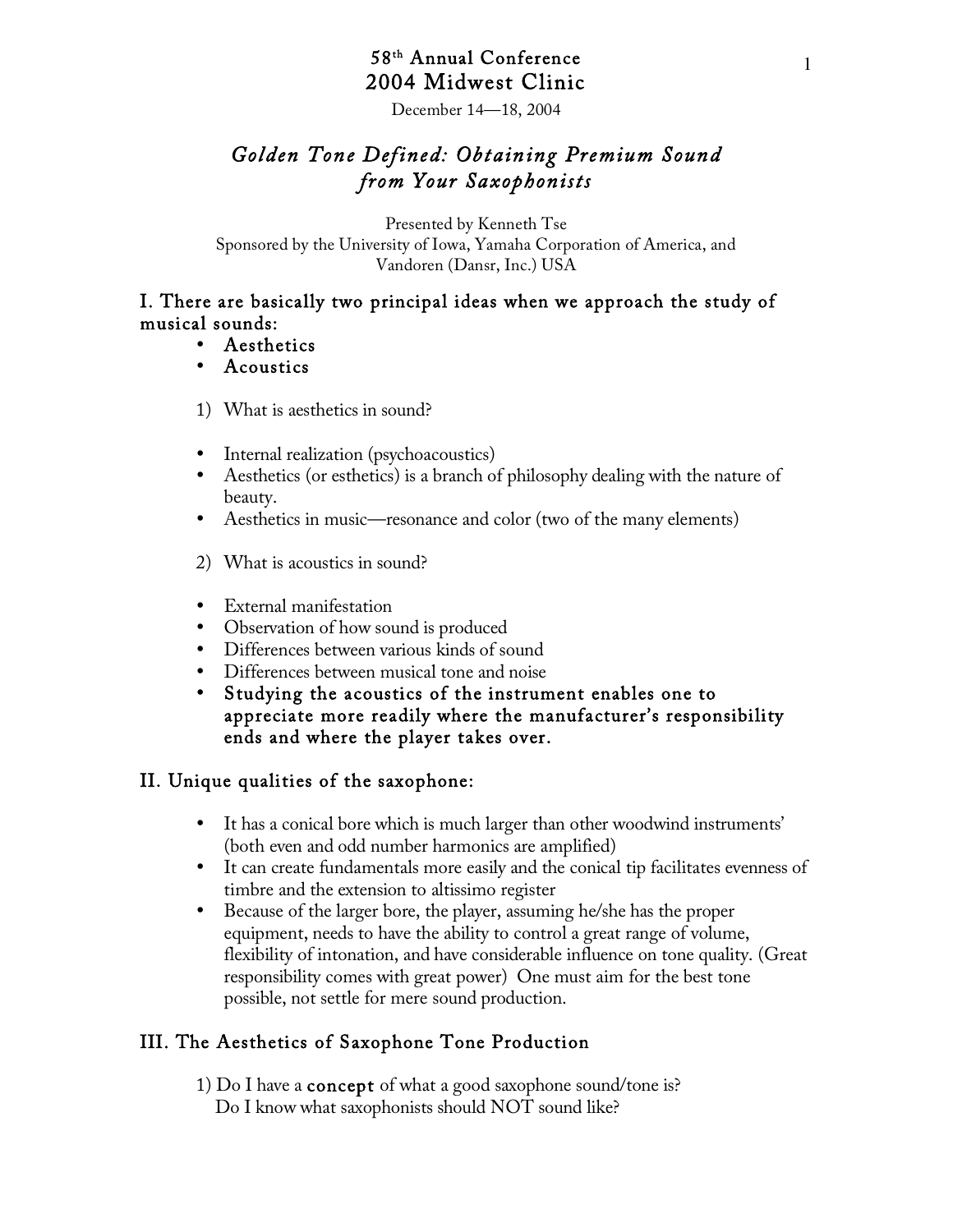Listening Exercise:

Remember—listen for the best sound, not the sound you are accustomed to

| Excerpt #1 |  |
|------------|--|
| Excerpt #2 |  |
| Excerpt #3 |  |
| Excerpt #4 |  |

2) Your saxophonists must be able to differentiate between good and bad sound.

# 3) A good sound is not defined by any school of method or personal preference. Rather, it is what best represents the essence of the instrument.

4) Suggestions:

- Play good recording examples so the students can learn aurally. Again, one must be able to define what a good sound is and most importantly, how to achieve it.
- Ask students to attend saxophone recitals in the area.

# IV. The Acoustics (physical elements) of Saxophone Tone Production

Besides the concept of a good sound, there are crucial elements that affect tone quality and must be carefully dealt with:

# 1) Reed

- The general quality of a reed has a direct correlation to its price. o Personal recommendation: Vandoren, which is most consistent
- Choose the right strength: 2-2 1/2 for beginners and 3-3 1/2 for intermediate to advanced students.
- It needs to have a yellowish-brown or golden color with no green (too young) or brown discolorations (too old or moldy) in the vamp.
- Reeds need to be soaked thoroughly with water before playing and dried properly afterward. \*Most of the time, prolonged soaking can help a warped reed (tip and body)
- Reeds need to be stored in reed guards or other commercial holders. I find that a wooden box (cigar boxes for example), with its relatively constant humidity, is one of the best containers for reeds in reed guards.
- Always use a mouthpiece cap when not playing.
- Rotate at least four reeds and discard old, chipped or moldy reeds.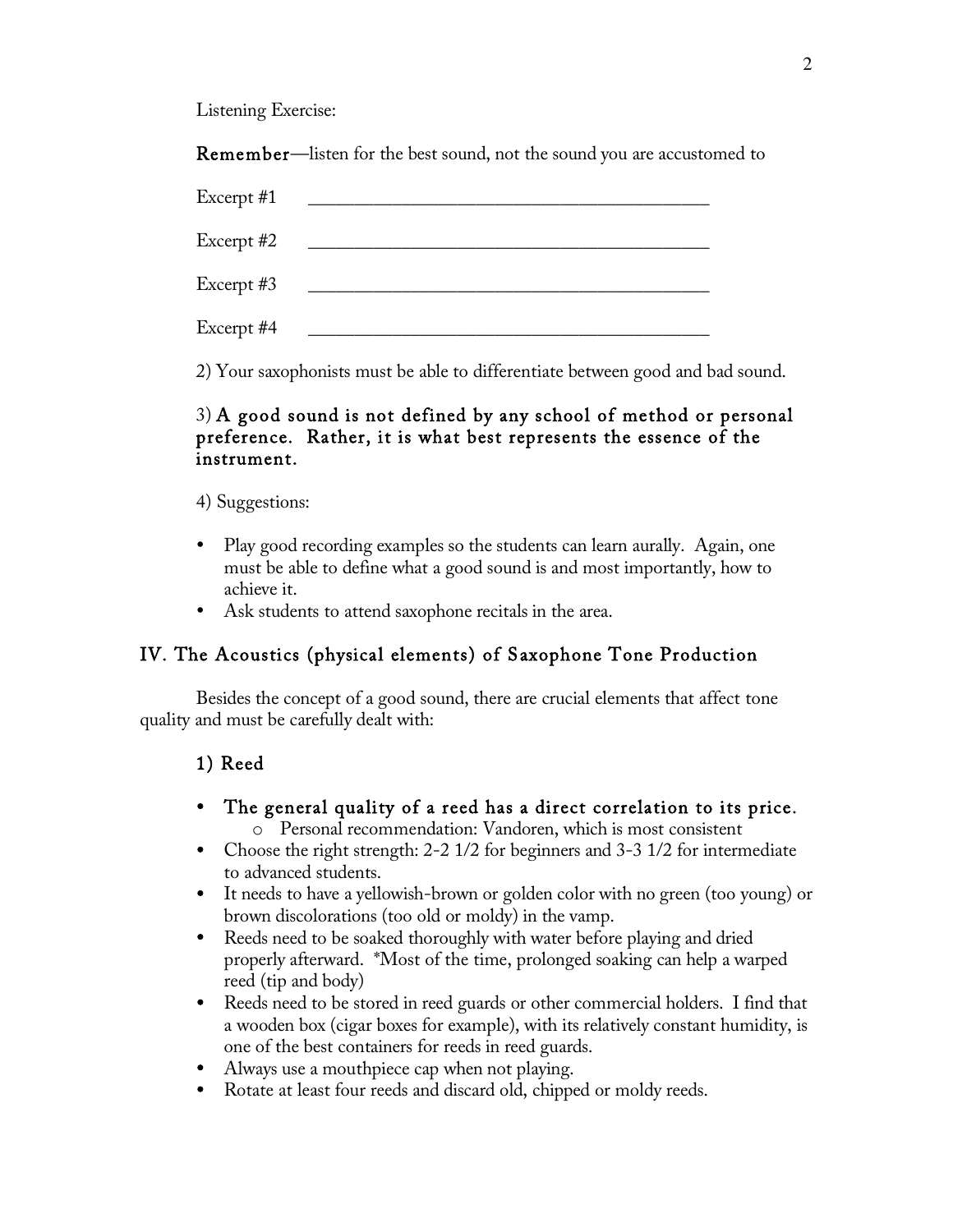- Make sure the reed is positioned securely and properly on the mouthpiece.
- For other details, please see attached article on reeds.

## Problems and Remedies:

Reed too soft?

- $\triangleright$  Move it up slightly beyond the tip rail but not too much
- $\triangleright$  Clip the tip of the reed with a commercial reed trimmer (not guaranteed to work)
- $\triangleright$  Make sure the strength of the reed is correct for the level of the player

Reed too hard?

- $\triangleright$  Find a reed that plays easily on all registers with a good tone
- $\triangleright$  Collect all the hard reeds and ask a teacher to adjust
- $\triangleright$  Make sure the strength of the reed is correct for the level of the player
- $\triangleright$  If the color of the reed is dark, especially in the heart area, the cane is probably dead and will not vibrate correctly

Squeaky reed?

- $\triangleright$  Check if the reed seals with the mouthpiece; is it warped?
- $\triangleright$  Check if the tip is chipped or cracked
- $\triangleright$  Check if the tip rail of the mouthpiece is not damaged
- $\triangleright$  Check if the ligature is broken or too loose
- $\triangleright$  Does the player have correct embouchure, correct tongue position, or excessively puffed cheeks?

# 2) Air, Oral Cavity and Tongue Position

- Saxophone is the "tuba" of all woodwind instruments.
- Think of air as the fuel of the tone
- Use warm air (Misconception: "one needs to open the throat as in yawning"; one should not force the throat to open while playing)
- Besides achieving articulations, the second function of the tongue is to guide the air stream. Different notes on the saxophone have different tongue positions/oral cavity shapes.
- The larger the saxophone, the less air pressure but greater air quantity is required.
- In order to play musically and expressively, the amount/speed of air MUST follow the inflection of the music.
	- o *Exercise*—Use correct embouchure and blow air through the mouthpiece (with reed) into the instrument but without sound (by relaxing the embouchure "grip" completely) and finger the notes as in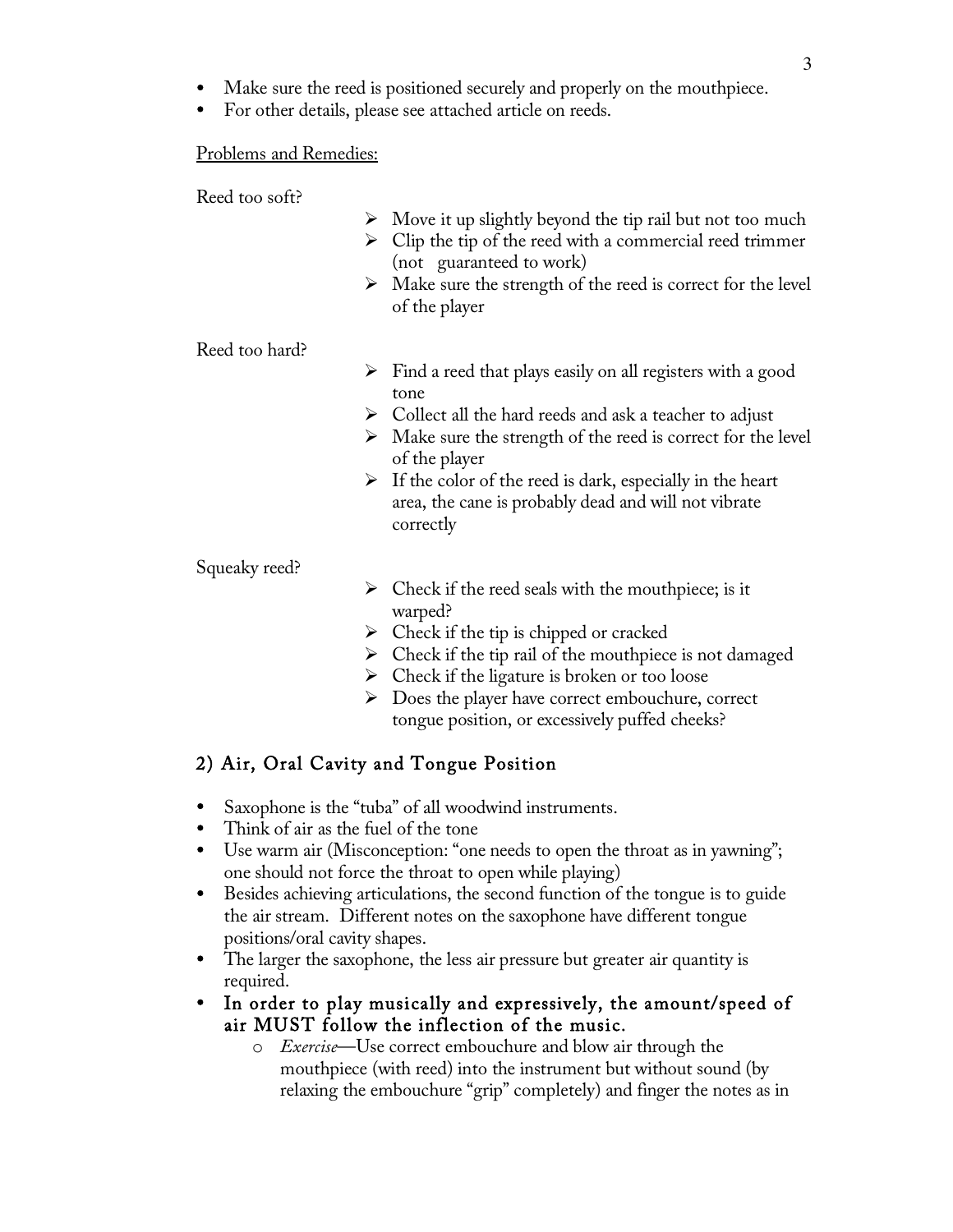actual playing; listen carefully to the loudness AND pitches of the air stream. It should reflect the changes in dynamics and fluency of the music. What one hears in the air WILL reflect in the musical sound.

- o *This exercise is also very beneficial for ensemble warm up*
- Test for embouchure and air balance using the mouthpiece alone. The student should be able to obtain the following notes on the respective instruments: soprano—concert C; alto—concert A; tenor—concert G; baritone—concert D
- Please see attached spectragrams for effects of different cavity shapes.

# 3) Embouchure

- It should be almost always formed in a forward "O" shape.
- It is much more flexible than that of the clarinet, which has a different shape— "MU"
- Make sure upper front teeth are placed evenly on top of the mouthpiece and lower lip rolled in comfortably, just enough to cover the lower front teeth.
- Corners of the mouth should wrap around the mouthpiece easily without too much tension.
- The chin should NOT be pointed.
- Embouchure in jazz playing is much more flexible but it does not mean without the proper form.
- Please see attached spectragrams for effects of different embouchure shapes.

# 4) Equipment

- Although it is not always possible to have the most expensive and best-made instrument for students, one should try to stay with time-and field-tested brands such as Selmer, Yanagisawa, Yamaha, etc.
- Make sure the pads are not leaking—have the instrument checked regularly
- The mouthpiece is another vital part of the saxophone. Make sure the tip opening is suitable for the level of the player—follow the manufacturer's recommendations.
	- o Recommended brands:
		- Classical—Eugene Rousseau (NC4), Selmer (C\*), Vandoren  $(AL3)$
		- Jazz—Meyer, Otto Link, Berg Larson

\*Our job as music educators, especially instrumental music, is to reconcile the abstract (aesthetics) with the concrete (physical elements) and be able to communicate the result to the students.

> If you have any questions, please feel free to contact me: kenneth-tse@uiowa.edu (319) 335-1660 http://www.kenneth-tse.com http://www.uiowa.edu/~musicsax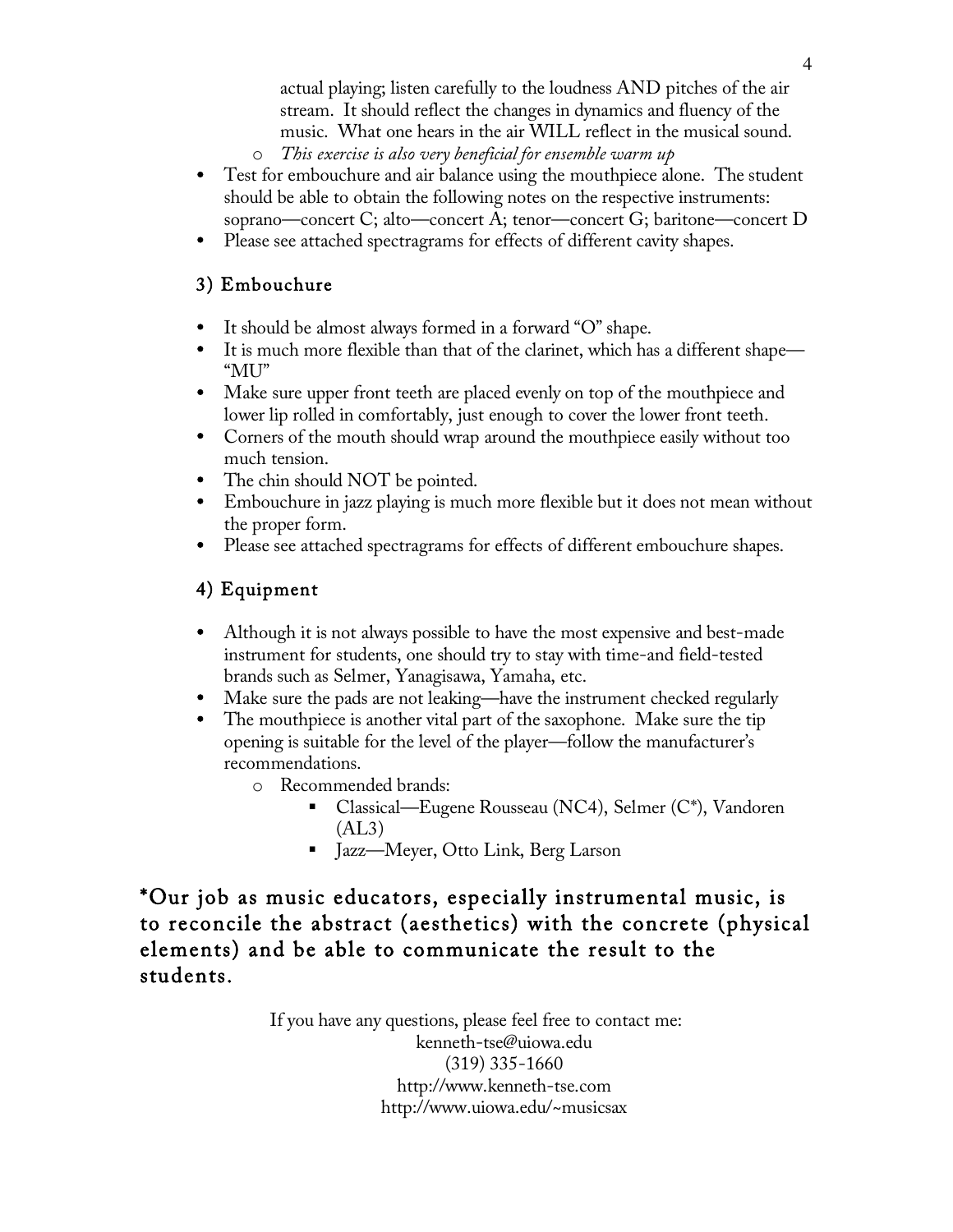Recommended Recordings:

# An American Patchwork

Michael Hester, saxophones (Smooth Stone Productions)

# An American Exhibition

Kenneth Tse, saxophone Mami Nagai, piano (Crystal Records, CD657)

# Extravaganza for Saxophone and Orchestra

Debra Richtmeyer, saxophone (Albany Records, TROY 593)

## "In Memory"

Kenneth Tse, Saxophone With various artists (Enharmonic Records, ENCD00-014)

## Kenneth Tse, Saxophone

Kari Miller, piano (Crystal Records, CD 656)

# Mixed Company

Michael Jacobson, saxophone With various artists (Equilibrium Records )

# Saxophone Masterpieces

Eugene Rousseau, saxophone Jaromir Klepac, piano (Riax Records, RICA 1001)

## Saxophone Vocalise

Eugene Rousseau with the Winds of Indiana, Frederick Fennell, conducting (Delos 3188)

## "Sonate"

Kenneth Tse, Saxophone (Riax Records, RICA-2002)

# Winds of Change

Fred Hemke, saxophone R. Finney's *Concerto for Alto Saxophone and Winds* (New World Records)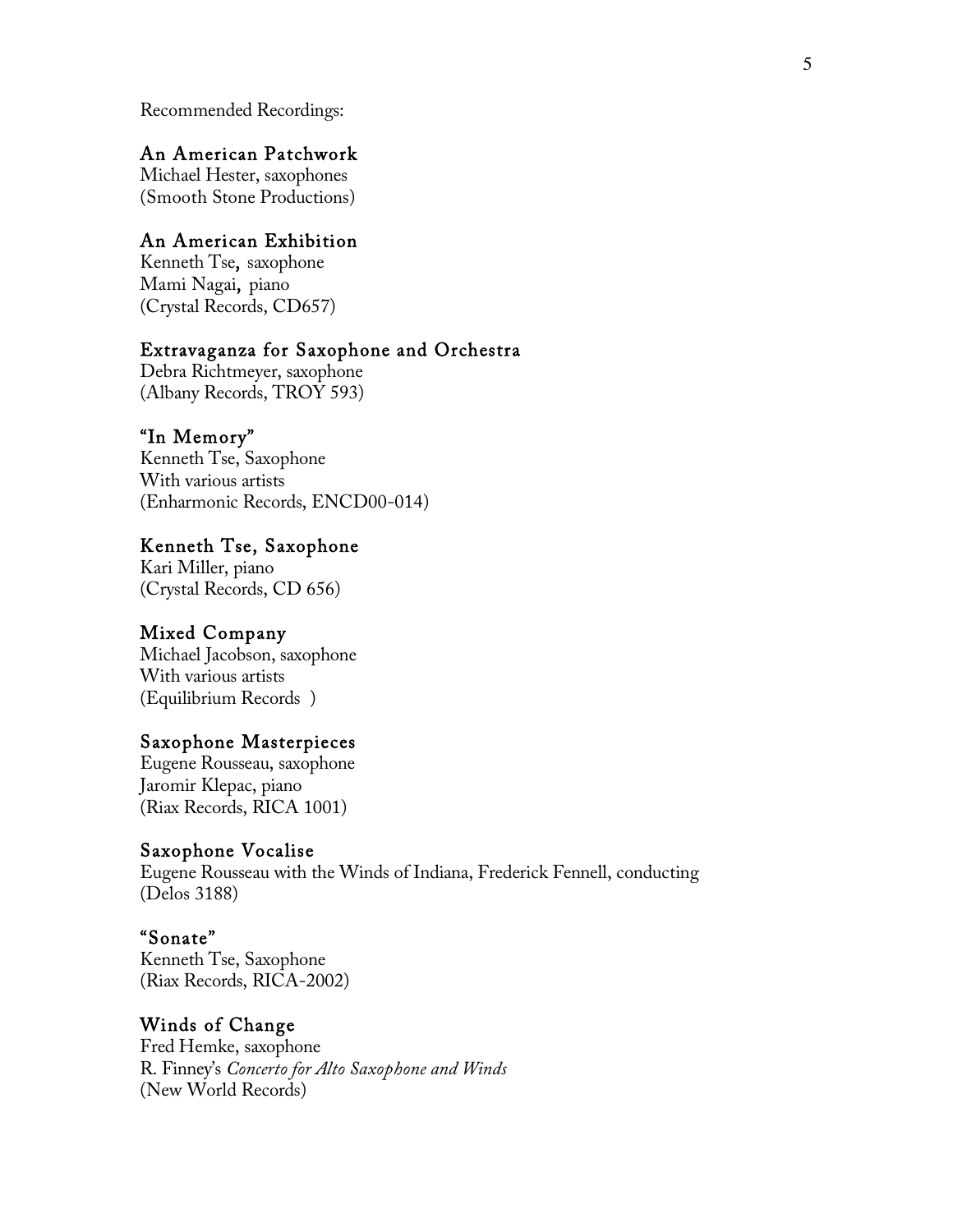# Mu shape



O shape

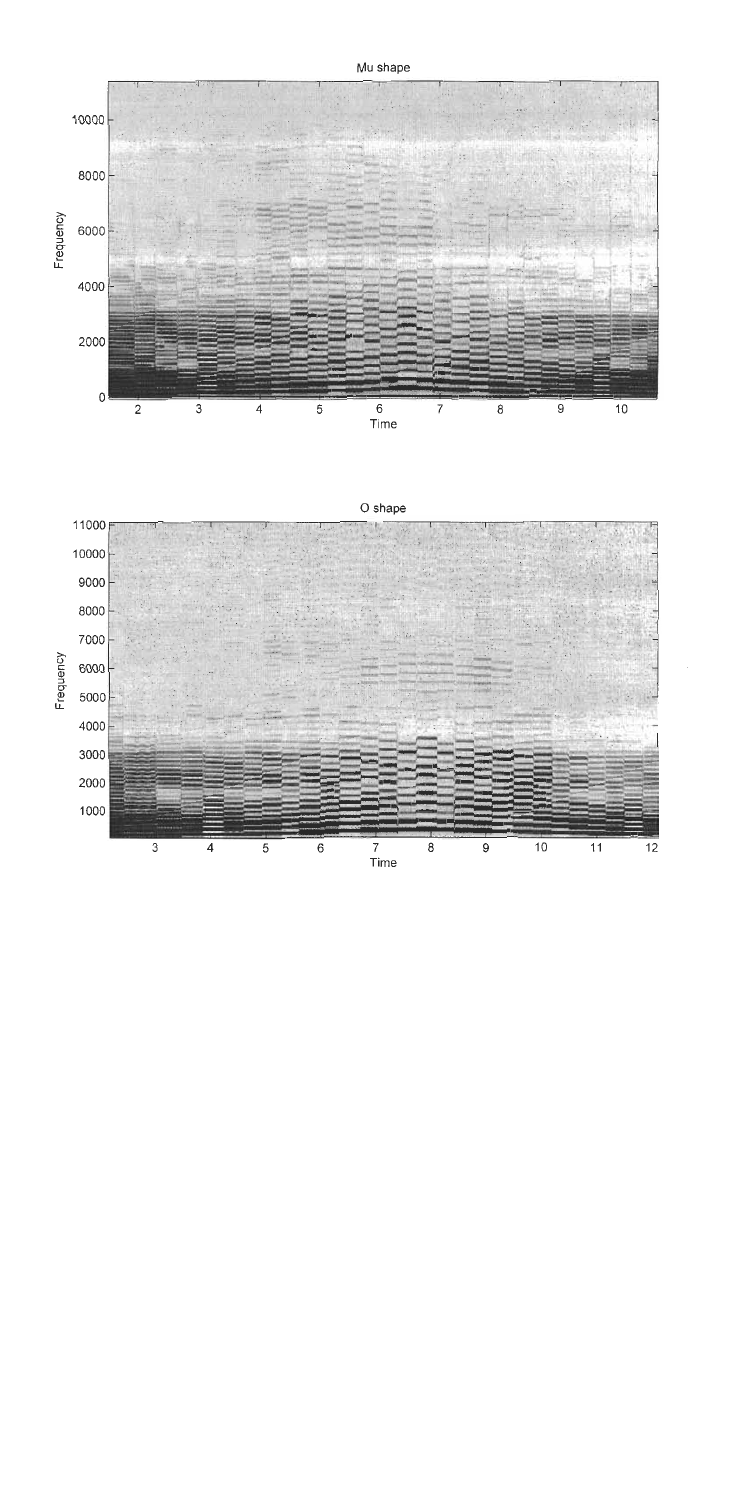Narrow cavity, fast air



Open cavity, warm air

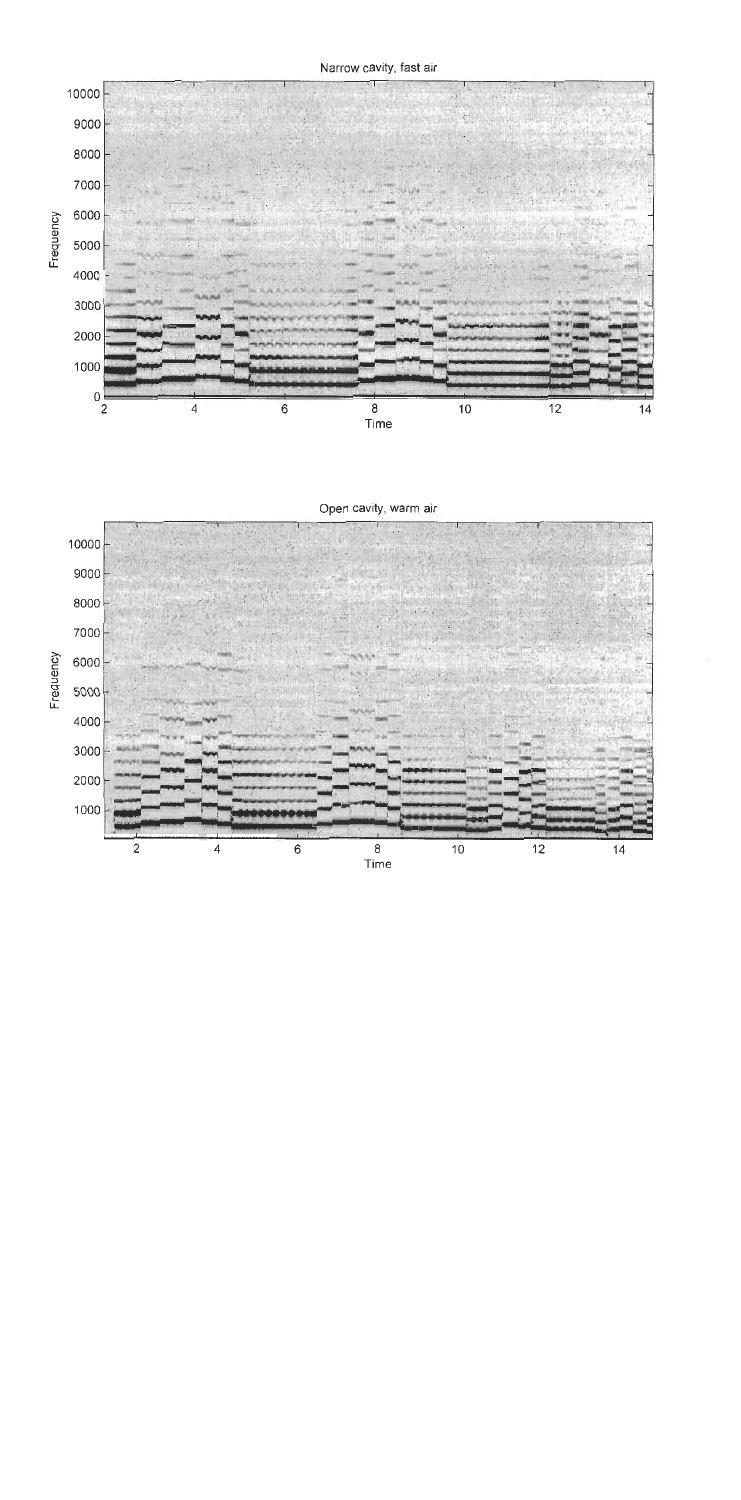Light "tu" tonguing



Heavy "ta" tonguing

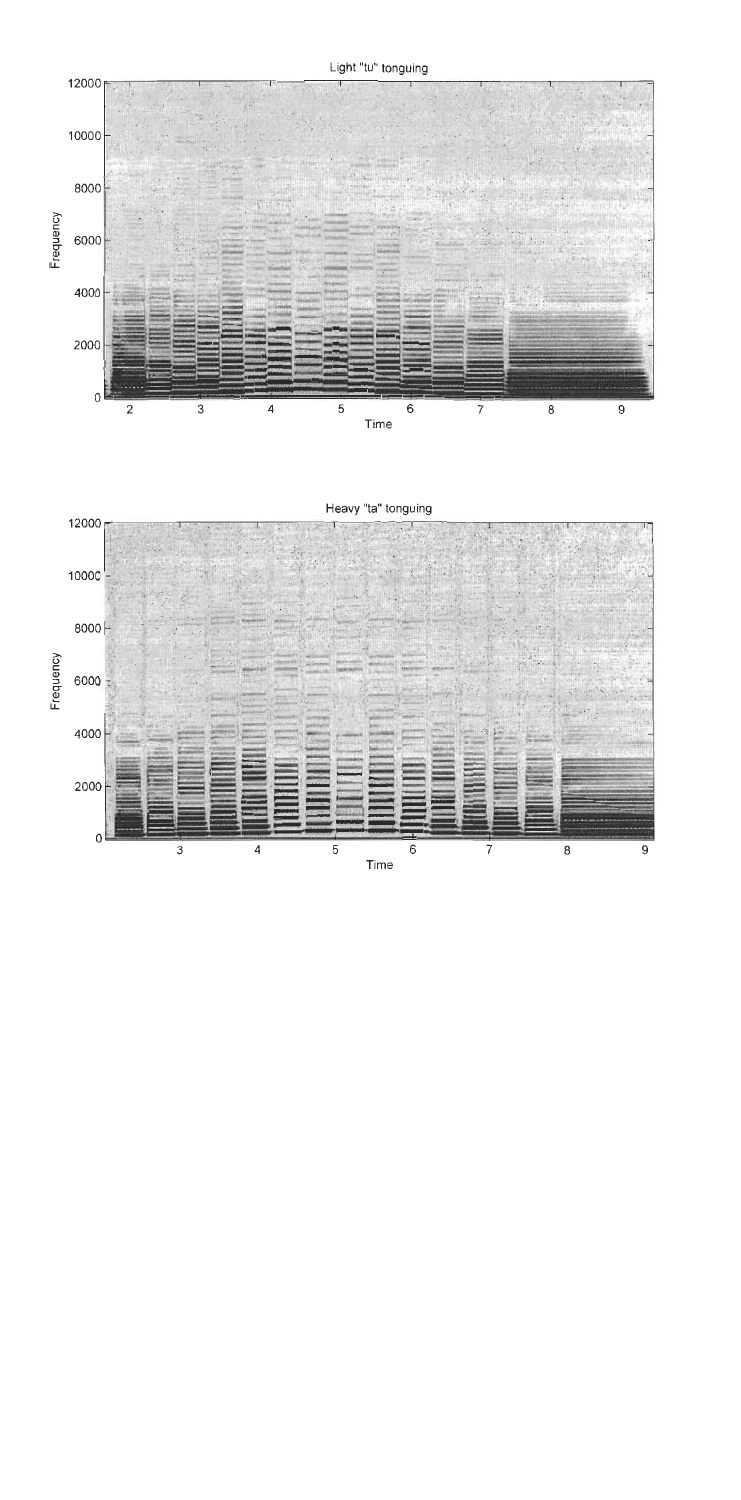# *The University of Iowa Saxophone Studio* Kenneth Tse [cheh] Selected Repertoire for Beginning through Pre-College Levels Compiled by Jason Diefenbaugh 2004

## **Grade I**

## *Solo Repertoire*

## *Methods/Etude Book*

#### *Solo Repertoire*

#### *Methods/Etude Book*

Benson, Warren *Cantilena* Cantilena Boosey and Hawkes Burkhardt, Joel *Chanson* Southern Hirche, Kathy (arr.) *6 Favorite Classics for Alto Saxophone* Amusica *(solo, duet, small ensemble in 2 parts; w/CD)* Hirche, Kathy (arr.) *First 5 for Alto Saxophone* Amusica *Houlik, James <i>Two Lyric Pieces* Southern Rousseau, Eugene *Tenor Temperment*<sup>\*\*</sup> CPP-Belv Rousseau, Eugene *Tenor Temperment\*\** CPP-Belwin Rousseau, Eugene *Tenor Touchdown\*\** CPP-Belwin Rousseau, Eugene *Tribute to the Tenor\*\** CPP-Belwin

| Harrison, Howard  | <b>Amazing Studies for Saxophone</b>    | Boosey & Hawkes |
|-------------------|-----------------------------------------|-----------------|
| Herfurth, Paul C. | A Tune a Day (Books $1 - 3$ )           | Southern        |
| Hovey, Nilo       | Rubank Elementary Method                | Southern        |
| Labanchi          | Concert Etudes (vols. I, II)            | ***             |
| Perenyi, Peter    | 222 Studies for Saxophone (Grades I-IV) | Musica Budapest |
| Rousseau, Eugene  | Saxophone Methods (vol. I)              | Kios            |
| Teal, Larry       | Saxophonists Manual                     | Encore          |

## **Grade II**

Giovannini, Caesar *Romance* Southern Hirche, Kathy (arr.) *Three Australian Folk Songs* Amusica Hoffman, Earl *In Modo Trentotto* Southern Karel, Leon *Hexaphon\*\** Southern Karel, Leon *Quintra\*\** Southern **Called Southern** *Cuintra\*\** Southern *CPP-Belv CPP-Belv CPP-Belv* Lully (arr. Rousseau) *Sombre Woods\*\** CPP-Belwin Rose, William James *Aria and Dance\*\** Southern Rousseau, Eugene *Londonarry Air* CPP-Belwin

Hovey, Nilo *First Book of Practical Study* Belwin *for Saxophone* Lacour, Guy *50 Etudes Faciles (Book 1)* Billaudot Mauk, Steve *A Practical Approach to Playing the* Lycenm Press *Saxophone, for Class or Individual Instruction* Rousseau, Eugene *Saxophone Methods (vol. II)* Kjos Teal, Larry *Saxophonists Manual* Encore

## **Grade III**

*Solo Repertoire* Barat, J. E. *Berceuse\*\** Rubank

Borodin, Alexander *Polovetsian Dance\*\** Rubank Calliet, Lucien *Theme and Variations* Southern Dougherty, William *Seven Bagatelles\** Heilman Music Leeson, Cecil *Concertino* Southern Leeson, Cecil *Sonata No. 1* Southern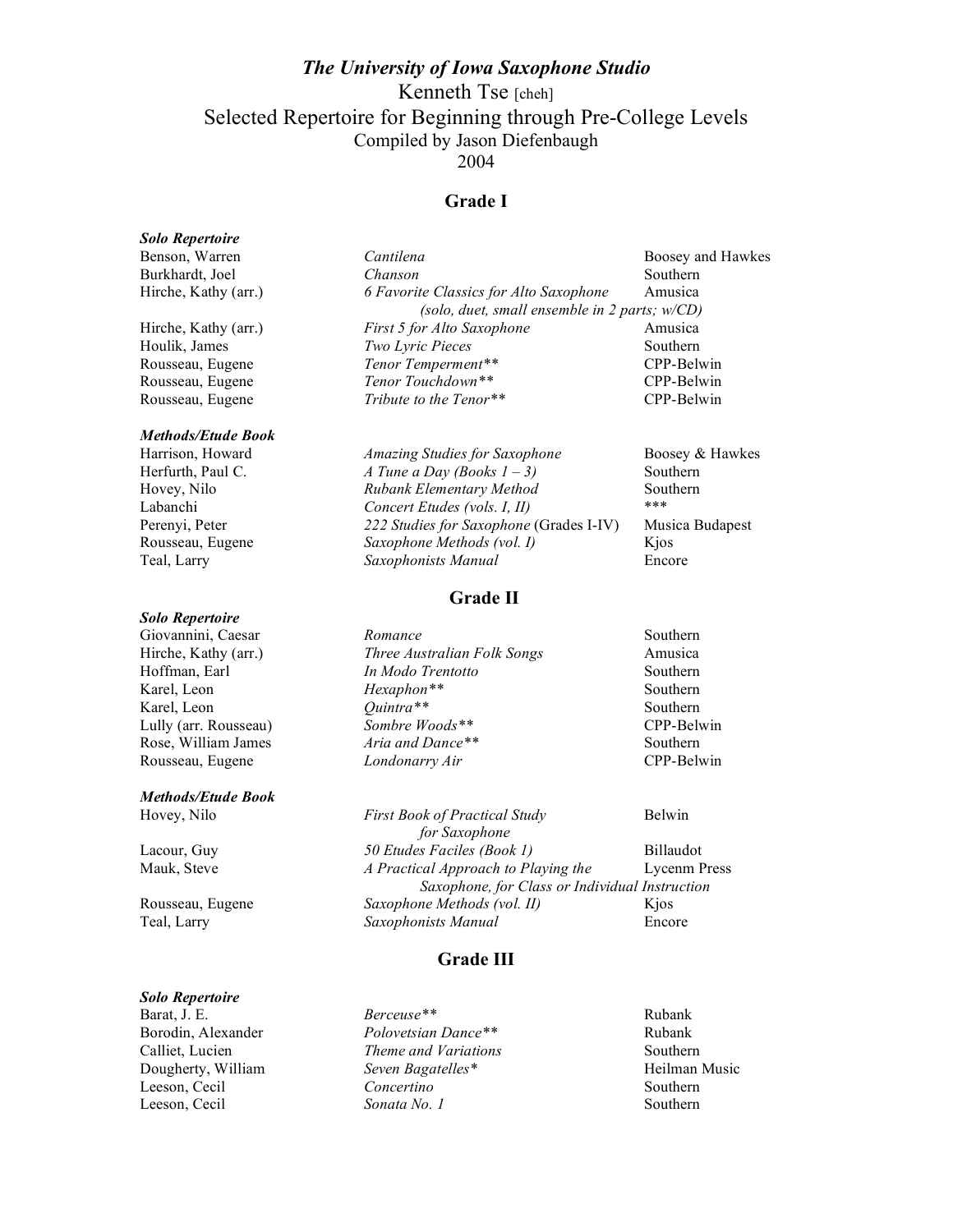Reed, Alfred *Ballade Ballade* Southern Ribas, Maria Rosa *Sonata* Dorn Skolnik, Walter *Meditation* Presser Skolnik, Walter *Sonatina Sonatina* **Tenuto** *Tenuto* 

#### *Methods/Etude Book*

#### *Solo Repertoire*

#### *Methods/Etude Book*

Hovey, Nilo *Second Book of Practical Study* Belwin *for Saxophone* Pares, Gabriel *Daily Exercises and Scales for Saxophone* Carl Fischer Teal, Larry *Saxophonists Workbook* Encore Teal, Larry *Melodies for the Young Saxophonist* \*\*\*

## **Grade IV**

Bozza, Eugene *Aria* Leduc Delden, Lex Van *Sonatina Sonatina* **Donemus Donemus** Hartley, Walter *Poem\*\** Presser Lantier, Pierre *Sicilienne* Leduc Milhaud, Darius *Dance* International Purcell, Henry *Two Burres* \*\*\* Rueff, Jeanine *Chanson et Passepied* Leduc Simpson, Roger *Canzona Canzona Waterloo*<br>Williams, Ralph Vaughan *6 Studies in English Folk Song* Galaxy M Williams, Ralph Vaughan *6 Studies in English Folk Song* Galaxy Music Wirth, Carl Anton *Dark Flows the River* Wirth Wyman, Lawrence *Rainfall*\*\* Wyman

Bois, Christopher *25 Airs* Henry Lemoine Bois, Christopher *28 Etudes and Transpositions* Staff Music Caravan, Ronald *Preliminary Exercises and Etudes* Dorn *In Contemporary Technique* Teal, Larry *Daily Etudes for Saxophone Technique* MMB *for Saxophone*

## **Grade V**

#### *Solo Repertoire*

#### *Methods/Etude Book*

Benson, Warren *Aeolian Song* MCA Couf, Herbert *Introduction, Dance, and Furioso\** Bourne Duckworth, William *A Ballad in Time and Space\*\** Seesaw Heiden, Bernhard *Diversion* BMI Heiden, Bernhard *Solo* AMP/Bote & Bock Hindemith, Paul *Sonata Sonata* Schott Ibert, Jacques *Histoires* Leduc Kaufmann, Walter *Meditation* MMB Moritz, Edvard *Sonata No. 2, Op. 103* Southern Singelee, Jean-Baptiste *Adagio et Rondo, Op. 63\*\** Roncorp Still, William Grant *Romance* Bourne **Bourne** Tull, Fisher *Sarabande and Gigue* Dorn

Kynaston, Trent *Daily Studies for All Saxophones* Belwin Lacour, Guy *50 Etudes Faciles (Book 2)* Billaudot Rascher, Sigurd *158 Saxophone Exercises* Hal Leonard Schmidt, William *10 Contemporary Etudes* W.I.M. Sellner, Joseph *Method (2nd Part)* Billaudot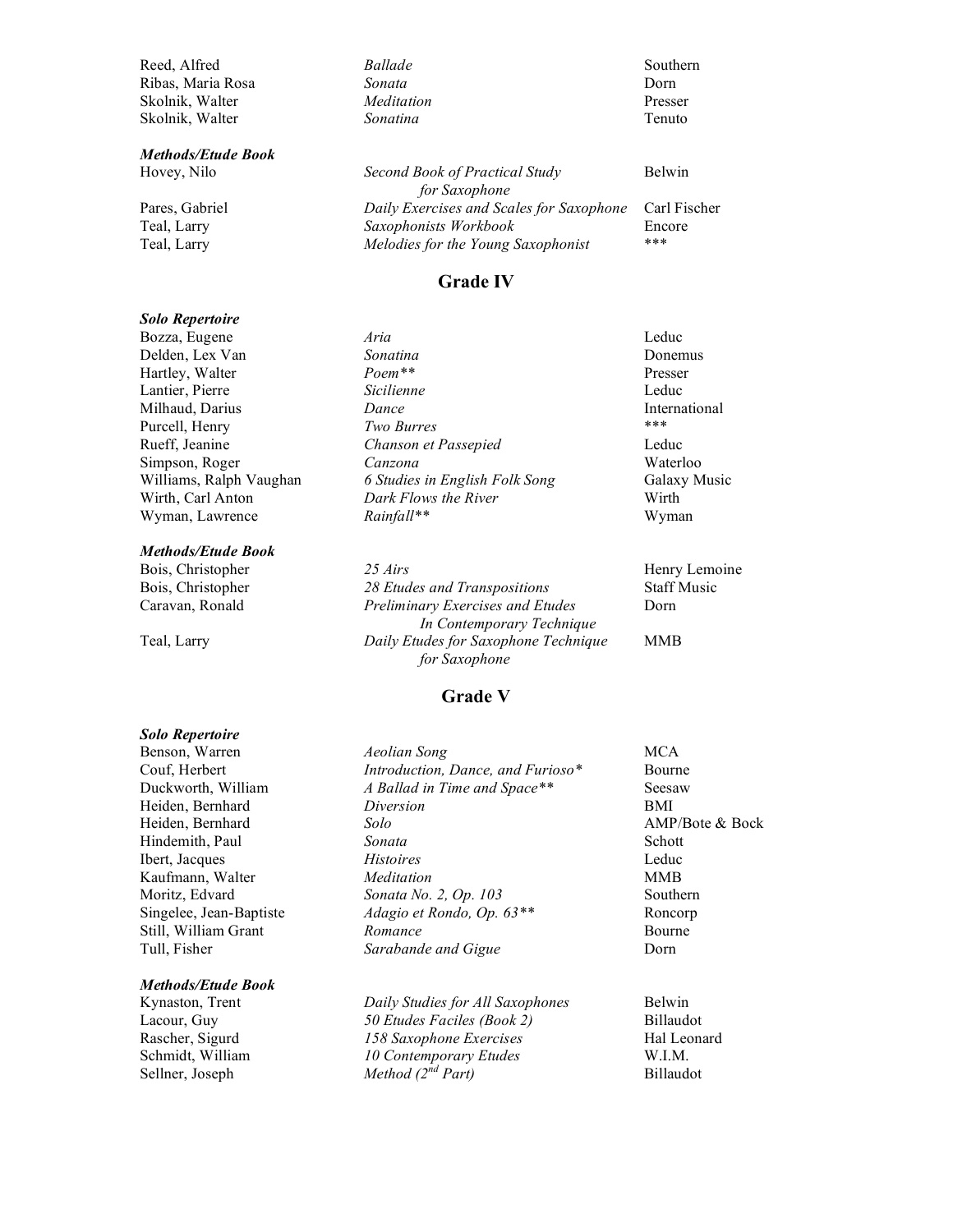#### *Solo Repertoire*

Creston, Paul *Suite, Op. 6* Shawnee Press Creston, Paul *Sonata Op. 19* Shawnee Press Debussy, Claude (arr. Rousseau) *Rhapsody* BMI Eccles, Henri *Sonata* Elkan-Vogel Co. Francaix, Jean *Cinque Dances Exotiques* Leduc Glazunov, Alexander *Concerto, Op. 109* Leduc Hartley, Walter *Petite Suite\** Fema Jacobi, Wolfgang *Sonata Sonata Sonata Bourne Bourne Bourne Bourne Sonata No. 1, Op. 12 Northstar/Southern* Lunde, Lawson *Sonata No. 1, Op. 12* Milhaud, Darius *Scaramouche* Southern Tcherpnine, Alexander *Sonata Sportive* Leduc Wilder, Alec *Sonata Sonata* **MMI/B & B** Whitney, Maurice (ed. Rascher) *Introduction and Samba* Bourne Whitney, Maurice *Rumba Rumba* Bourne

#### *Methods/Etude Book*

*\*-- Solo Alto Saxophone \*\* -- Tenor Saxophone and Piano*

#### *Other Solo Collections:*

Allard, Joe *Three Octave Scales and Chords* Chas. Colin

Berbiguier (arr. Mule) *18 Exercises* Leduc Ferling (arr. Mule) *48 Famous Studies* Leduc Lacour, Guy 12 Studies Billaudot Lacour, Guy *24 Easy Atonal Studies* Billaudot Piazzolla, Astor *Tango-Etudes* Henry Lemoine Voxman, Himie *Selected Studies* Rubank

| Rascher, Sigurd | <b>Rascher Collection</b>            | <b>Woodwind Services</b> |
|-----------------|--------------------------------------|--------------------------|
| Teal, Larry     | Solos for the Alto Saxophone         | Schirmer                 |
| Teal, Larry     | Program Solos for the Alto Saxophone | Presser                  |
| Teal, Larry     | Solos for the Tenor Saxophone        | Schirmer                 |
| Voxman, Himie   | Concert and Collection               | Rubank                   |
|                 |                                      |                          |

#### *Suggested methods for rhythm:*

Haines/McEntyre *Division of Beat (Books 1A, 1B, 2)* Southern<br>Whaley Garwood *Basics in Rhythm (2 yols*) \*\*\* Whaley, Garwood *Basics in Rhythm (2 vols.)* \*\*\* Teal, Larry *Studies in Time Division* Encore

## *Suggested methods for jazz, and jazz improvisation:*

| Aebersold, Jamey | Volumes 24, 2, 3, 16                                   | Jamey Aebersold      |
|------------------|--------------------------------------------------------|----------------------|
| Niehaus, Lenny   | <b>Basic Jazz Conception for Saxophone</b>             | Try Publishing Co.   |
| Niehaus, Lenny   | Intermediate Jazz Conception                           | Try Publishing Co.   |
| Niehaus, Lenny   | Advanced Jazz Conception for Saxophone                 | Try Publishing Co.   |
| Snidero, Jim     | Jazz Conception, 21 Solo Etudes for                    | <b>Advance Music</b> |
|                  | Jazz Phrasing, Interpretation and Improvisation (w/CD) |                      |
| Ricker, Ramon    | <b>Advanced Chord Studies for Saxophone</b>            | Leduc                |
| Ricker, Ramon    | Etudes on the Diminished Scale<br>for Saxophone        | Leduc                |
| Ricker, Ramon    | Jazz Etudes on the Pentatonic Scale<br>for Saxophone   | Leduc                |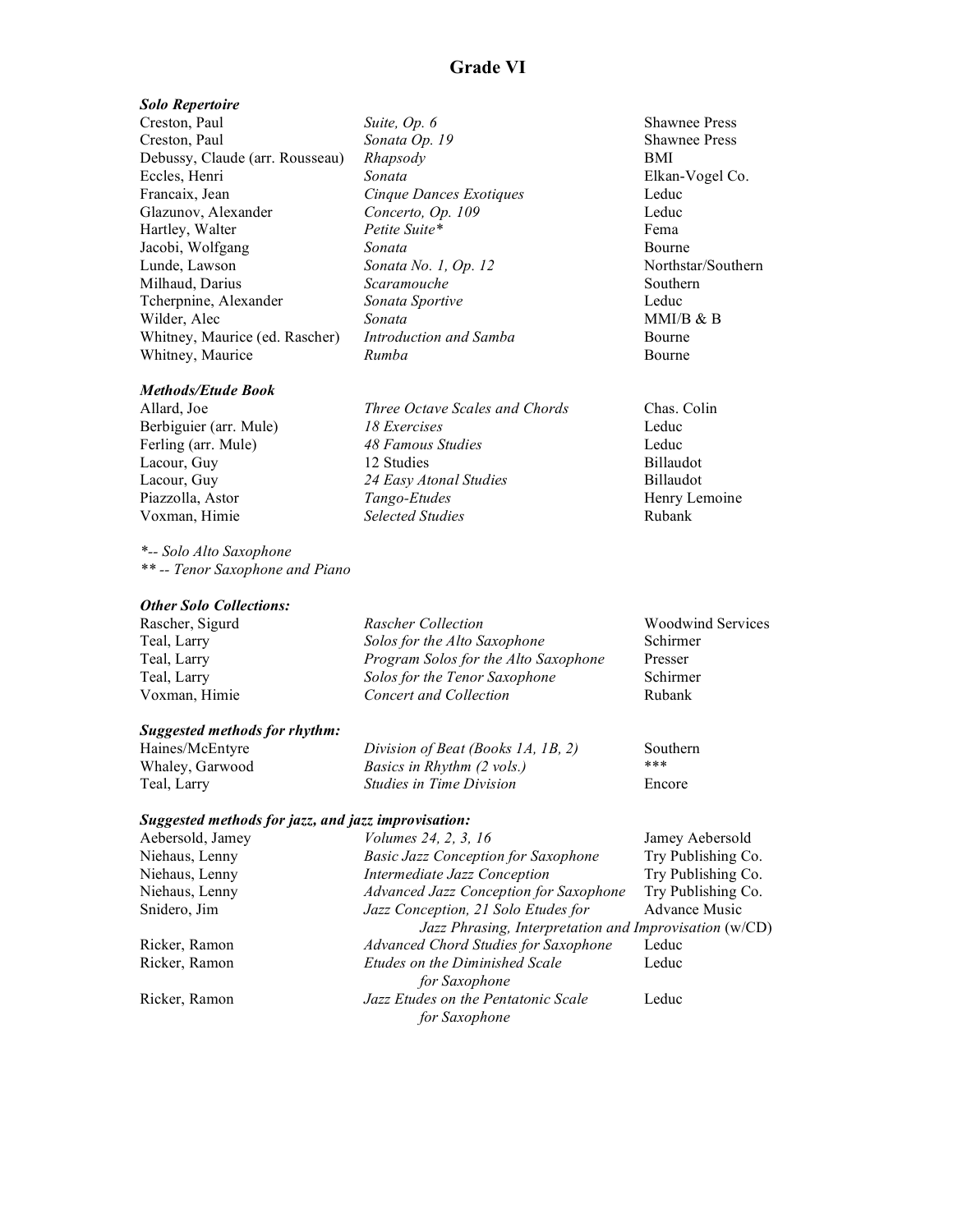





Kenneth Tse

*For information on the author, please visit: www.kenneth-tse.com*

# **Who Wants to Talk About Reeds?**

*By Kenneth Tse*

### **Introduction**

Although literature on single reeds or reeds in general is not extensive, there have been quite a few scholastic books and articles published in the last century. However, some of them are either out of print or in journals – such as the Journal of the Acoustical Society of America – that are difficult to obtain or to understand for most young musicians.

Despite many guides on reeds, whether it is K. S. Jaffrey's scholarly-written treatise Reed Mastery in 1956 or commercially-conceived handbook "The Reed Guide" by George Kirch in 1983, single reed musicians continue to struggle and lament over their piles of cane.

"...there is nothing new under the sun," the Bible says. Indeed, many methods have been tried and re-tried. Sophisticated equipment has been developed to aid the musicians to find or create the "perfect" reed. Nonetheless, struggles remain and the subject of reeds has increasingly become, at least in the writer's experience, a taboo topic of our time.

#### **Brief Anatomy of Reeds**

The basic material from which reeds are made is called the Arundo donax (or "The Great Reed"). All double reeds, single reeds, and even bagpipe reeds are made from this unique perennial grass. Mature canes have a yellowish-brown hue and are suitable for reed making. It is an extremely slowgrowing grass that takes at least three to five years to become a usable cane. Perhaps because of the high demand and production schedule, some companies use immature canes for their reed products, which requires a longer storage period.

Arundo donax's unique textural structure consists of hard and soft fibers. The hard outer shells are composed mostly of silica, mica, manganese, magnesium and other hard elements. Secretion of wax and silica compound gives the cane its hardness and shine. Interspersed between the hard fibers are the soft spongy cells that are composed mostly of carbohydrates.

#### **The Function of the Reed and Its Effect in Acoustics**

Being a tone generator, the reed is a very important part of the instrument – even more so than the resonator, which is the bore of the mouthpiece and the instrument. Whether the reed is balanced or not affects the vibration of the air column and hence affects the fundamental tone. Although the effects on a cylindrical bore (clarinet) might be less than a conical one (saxophone) given their acoustical differences, a poorly made or adjusted reed amplifies those effects.

Most reed instruments have the same physical phenomenon in producing sound: as air is forced through the reed, the increased airflow pulls and closes the gap between the mouthpiece and the reed and releases a burst of air into the bore of the instrument. The strength of the natural arch of the reed plus the return of the air wave reflected from the body of the instrument forces the reed to open and allows it to release another burst of air into the instrument, resulting in a valve-like function. Therefore, the quality of the reed and balance of its side rails are of utmost importance.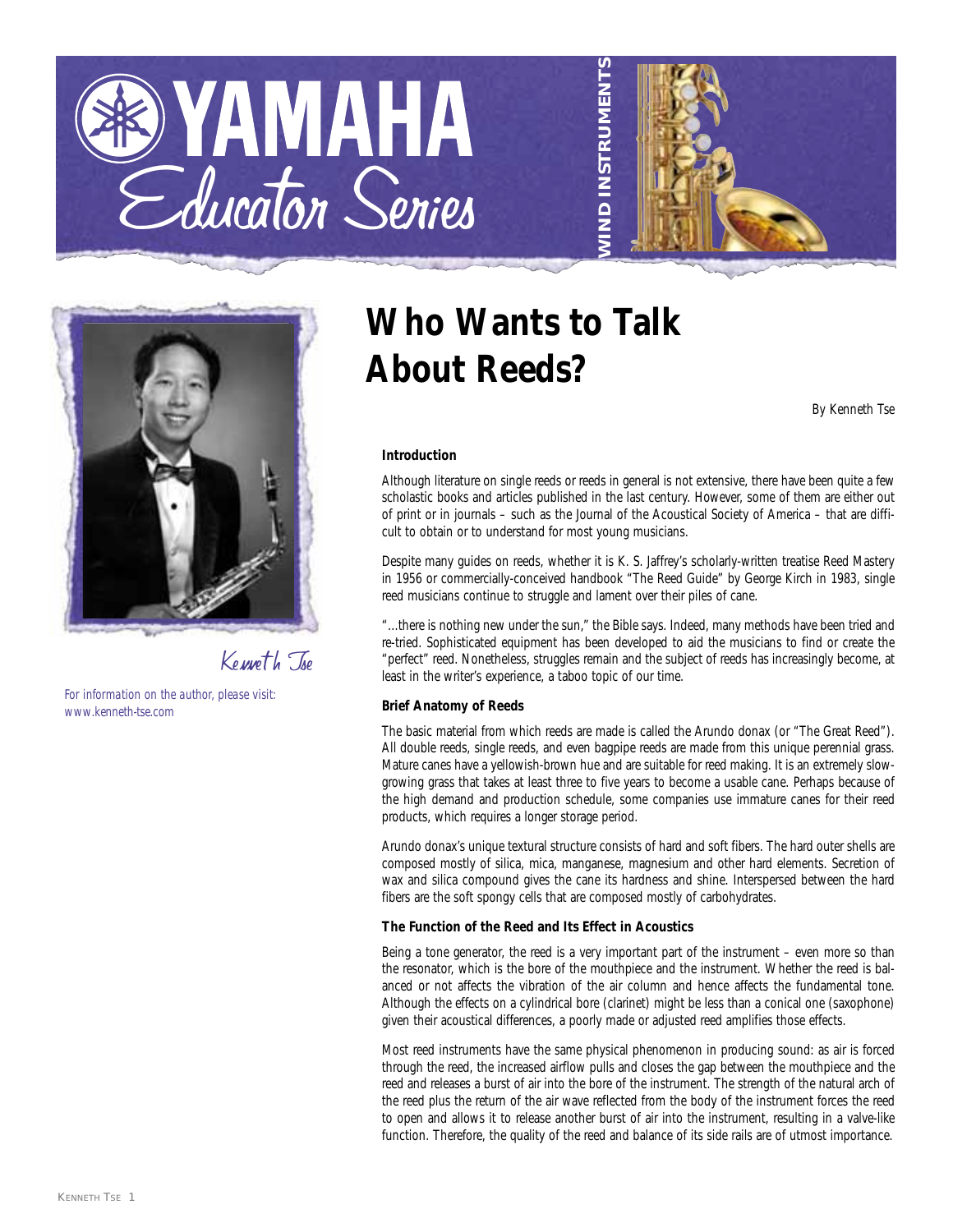

#### **Selecting and Working with Reeds**

In selecting a reed:

- It needs to have a yellowish-brown or golden color with no green (too young) or brown discolorations (too old or moldy) in the vamp.
- Straight, evenly spaced hard fibers across the tip with no blank spaces. (The function of the soft spongy soft fiber cells is to control the reed so that it will not vibrate too freely. If there is an excessive amount of hard fiber, the reed will sound harsh. On the other hand, however, if there are too many soft fiber cells [blank spaces] waterlogging can be a problem and the reed will sound dull.)
- The surface of the vamp should be smooth.
- It does not matter whether the reed has a U-shape vamp shoulder (American cut) or a horizontal vamp shoulder (French cut). But do make sure the vamp is uniformly cut; some reeds are thicker on one side.
- The butt end/heel of the reed needs to have a relatively high arch. Low arch means the reed is made from a cane that has large diameter, which will not make a good reed.
- The heart of the reed needs to show an inverted U-shape under the light. A large area of dark shadow means the reed is possibly too thick in the middle. A reed with an oddly shaped heart does not vibrate well.
- Choose the right strength: 2-2.5 for beginners and 3-3.5 for intermediate to advanced students.

In working with reeds:

- To test if a reed fits the mouthpiece properly-put the bottom hole of mouthpiece in the center of your palm and seal it properly. Suction out the air from the mouthpiece. Then quickly take the mouthpiece out of the mouth without removing it from the palm. A popping sound should occur after a few seconds; that indicates the reed is fitting properly.
- To test the balance and strength of a reed:
	- To check the balance of the sides and back of the reed, blow through each tip corner and play the middle to low register (clarinet: throat and chalumeau registers; saxophone: Bb to low Bb).
	- Check the balance of (1) and (3) [see "Parts of the reed"] using a lamp: soak a reed with water, point the reed toward the light and, watching from the butt end of the reed, push up the end tips of the reed, one side at a time, gently with the index finger. If the balance is right, the reflected light on the reed should show that both sides should bend up about the same amount. Adjust the side where it seems too hard to bend.
- If the reed is too hard-Using a reed knife or a Dutch/reed rush, scrape cane from the area (1, 2, 3, 4, 5, or 6) that is too thick (mostly 1 and 3); if both sides are balanced but lower register is hard to blow, scrape area 4, 5, or 6. Please note that adjustments in areas 2 and 5 should be minimum. Any adjustment to the tip is neither recommended nor necessary in most cases.
- If the reed is too soft-

Move it slightly beyond the tip of the mouthpiece and/or

Clip a small amount off the tip using a reed trimmer.

#### **Final notes to Band Directors**

- Reeds need to be soaked thoroughly with water before playing and dried properly afterward.
- PLEASE NOTE: a warped reed does not mean it is a bad reed. It only means that the reed was dried unevenly or there are too many soft cells in the cane. Teach students to dry reeds with the table facing upward. If warped, soak the reed for a longer time until normal; there is no need to press the tip against the mouthpiece table.
- Reeds need to be stored in reed guards or other commercial holders. The author finds that a wooden box (cigar boxes for example), with its relatively constant humidity, is one of the best containers for reed guards.
- Always use a mouthpiece cap when not playing.
- Rotate at least four reeds and discard old, chipped or moldy reeds.
- The general quality of a reed has direct correlation to its price.



Yamaha Corporation of America • Band & Orchestral Division 3445 East Paris Ave., SE • P.O. Box 899 • Grand Rapids, MI 49518-0899 www.yamaha.com/band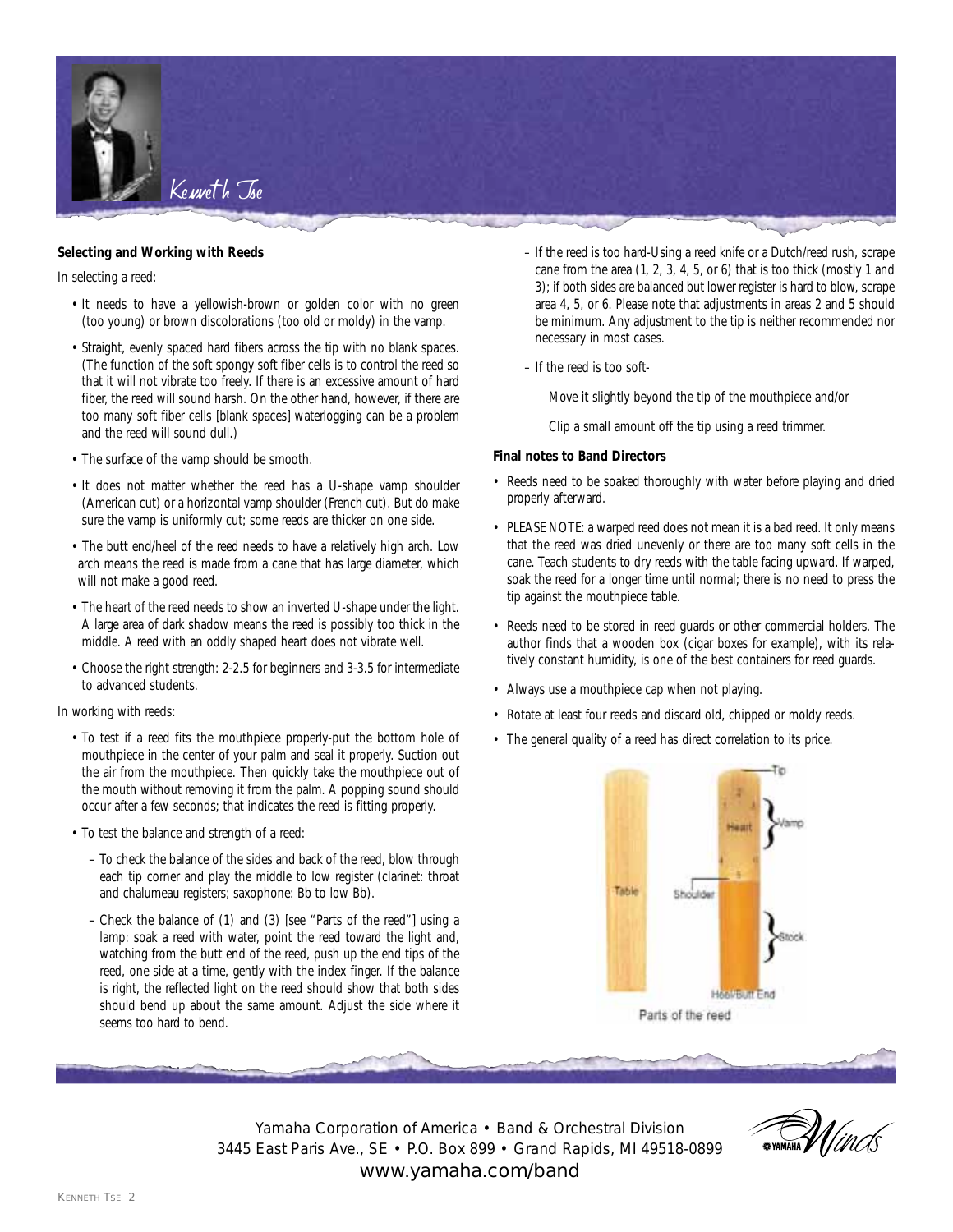

fter his 1996 Carnegie Hall  $\blacksquare$  debut The New York Times heralded Tse as "a young virtuoso" and the Herald Times described his playing as "virtuosic brilliance" with a "beauteous, ever-so-smooth voice." Primarily self-taught as a youth, and a former student of distinguished saxophonist Eugene Rousseau at Indiana University, Tse performed throughout Asia with the Asian Youth Orchestra under the direction of, among others, Sir Yehudi Menuhin, Samuel Wong, and Alexander Schneider. He has appeared as a soloist with the Hong Kong Sinfonictta, Hong Kong Wind Philharmonia, Indiana University Wind Ensemble, Baylor University Wind Ensemble, Lamar University Wind Ensemble, Emory University Wind Ensemble, Atlanta Youth Wind Symphony, and Des Moines Symphony, among others, His Japanese debut in 1997 included

recitals at the Tokyo College of Music, Ginza Yamaha Hall, Kunitachi School of Music, and Showa College of Music, where he gave the Japanese premiere of David Maslanka's Sonata. As the classical saxophone capital of Asia, Japan weleomed Tse as a young musician with the maturity of a seasoned virtuoso. Tse has recorded on Crystal Records, RIAX Records, and Enharmonic Records. Several important American composers have written pieces for him: they include saxophone sonatas, concerti, chamber music, and solo works by David DeBoor Canfield, John Cheetham, and Leonard Mark Lewis.

Kenneth Tse Is a graduate of Hong Kong Academy for Performing Arts and Indiana University (BM, MM and AD). He was the first saxophonist to receive the prestigious Artist Diploma from the Indiana University School of Music. Tse also received an honorary life membership from



the Contemporary Record Society. Formerly Professor of Saxophone at the University of Missouri before joining the faculty at the University of lowa, he also serves as the membership director for the North American Saxophone Alliance. As a Yamaha Performing Artist and Vandoren endorsed artist. Tse is an active international performer, adjudieator, and elinician.

#### **HOW TO PRACTICE**

Whether it is with my own students or when I give master classes in different settings, very often the question of how to practice comes up. My answer is always as such: it is not how to practice, but rather, how to practice efficiently. I like to use the illustration of a typical Chinese dinner to describe one's practice routine. For those of you who are not familiar with a traditional Cbinese dinner, you are presented with not one but several courses:

fish, pork, chicken, soup, etc. Yes, it is a lot of work on the part of the mother and whether you like them or not, you must eat them all. It is rude and also unhealthy not to eat the balanced meal that one's mother has prepared so lovingly.

What does praeticing have to do with a Chinese meal? One could basically divide the routine into technical and musical areas. Technical development includes long tones, vibrato exercises, scales, and articulation exercises. It is beneficial to practice long tone without vibrato, from ppp to fff and fff to ppp, while focusing on air support and tone quality. When working on vibrato exercises, use the whole range of the instrument and various dynamic levels. Alternate straight tone and tone with vibrato MM 76-82. (4 undulations per beat). Practice scales employing various patterns, articulations, dynamic levels, as well as incorpo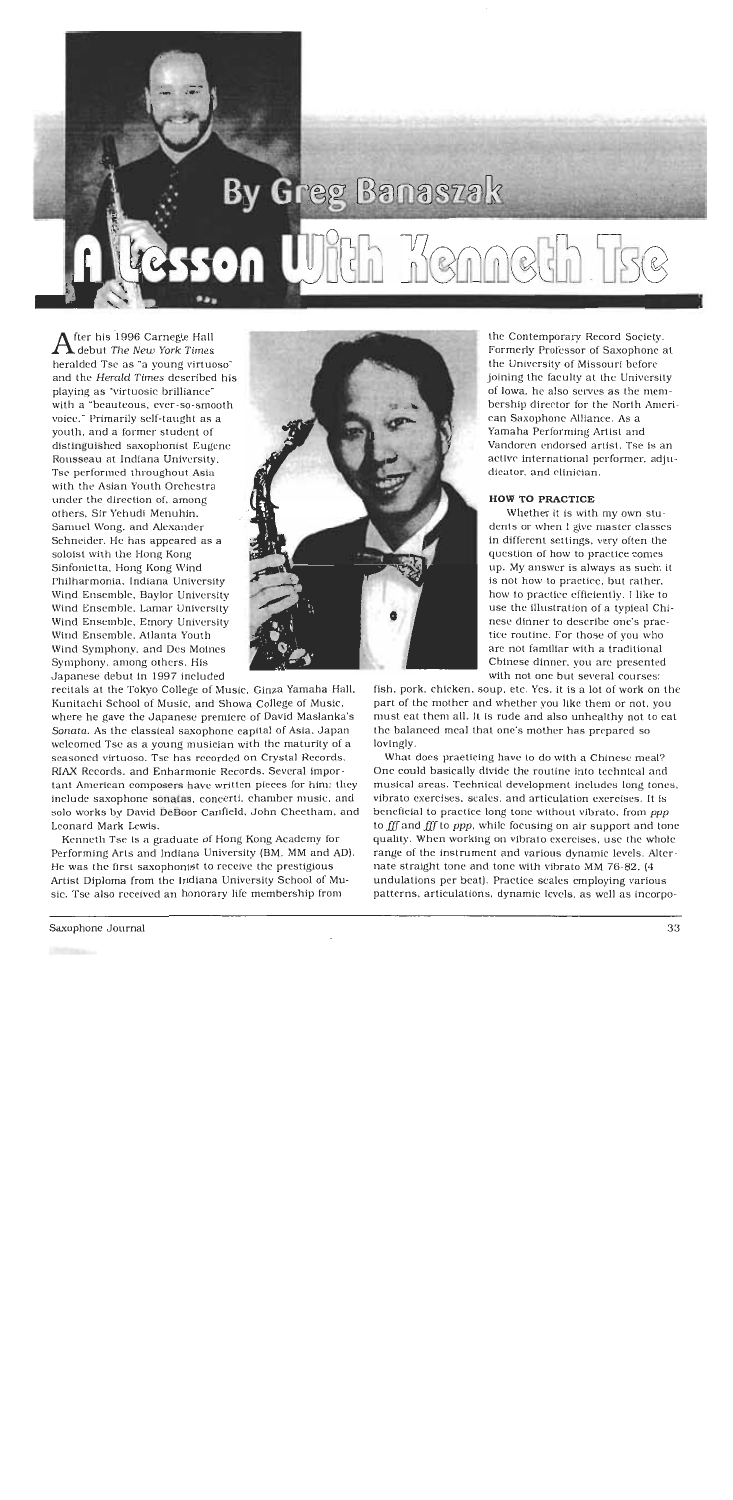rating altissimo. Articulation exercises are most productive when applied throughout the full range of the instrument. at a variety of tempi. Learning and reviewing etudes is important to musical development, as well as expanding literature. Repertoire should span different eras and categories, to include solo, with piano, with orchestra and band, orehestral exeerpts, and chamber music with saxophones and other instruments.

#### PRIORTIZING IN YOUR PRACTICE ROUTINE

How should one prioritize the above areas and create an efficient and yet balanced diet (similar to the food nutritional pyramid) for a practice routine? I ask students which area should be on the bottom of the pyramid (namely the rice and pasta group or fruit and vegetables group) and which area belongs to the meat and dessert food group. They often answer that solo repertoire is more important (therefore should be in the pasta and vegetable groups), and scales along with other technical exercises are just warm up exercises (placing them near the top of the pyramid). The immediate response to this answer is that it sounds quite true. However, after careful consideration I believe that the answer should be the opposite with technical development on the bottom of the pyramid and literature as dessert,

I am not at all implying, by any means, that one should spend fours hours every day practicing scales and one hour on literature; if so, my students would be the first to complain. But concentration, perfection, and creativity are the key words. Warm-up exercises are not something you just do, they require as much attention, if not more, as playing repertoire and etudes. To put it differently, warmup exercises go beyond preparing one's body and mind. When a player is secure technically, literature studying becomes a sweet dessert otherwise it can be a struggle.

One's practice warm-up session should also be a time of creativity. Mindless repetition, including strict and unchanging routines, only create boredom leading to. In other words, one should find and experiment with different recipes and ultimately create your own practice warm-up structure that is beneficial and suited to your needs.

#### RESTING AS MUCH AS PRACTICING

I recommend students to rest as inuch as they practice. Let us assume that a student has four hours in a particular day to practice. The first hour should consist of ten minutes for long tones, five to ten minutes with vibrato exercise, ten to fifteen minutes doing articulation exercises, and thirty to forty minutes practicing scales. The second hour should be spent reviewing old, and starting new, etudes. I suggest spending the last two hours practicing literature, including lyrical and technical issues, contemporary techniques, etc.

For many the motivation to begin practicing is very important but often lacking. It is vital, therefore, to start with a warm-up exercise that motivates you and is relevant to your total daily goal. Quite often after the first six minutes of practicing one's readiness and mood will set in for the rest of the day. That is why it is especially imperative to treat the start of the day carefully.

#### THREE SUGGESTED EXERCISES

Before I leave the topic of practicing I would like to suggest three exercises that I often ask my students to incorporate into their routine. The first is to practice with fingers only. Besides saving some chops. Itstening to the key clicks is also very important especially when one is practicing difficult passages or fast moving patterns. If the student can hear an even key-elicking sound chances are they will be played evenly. There are rhythms to the clicks. Frequently that is how the student and I realize exactly which note or notes are causing the problem.

The second technique involves practicing with only the air. We all know that we are playing a wind instrument. However, rarely do I hear people talking about practicing with air only and listening carefully to how one is manipulating and using the air stream. Whenever I hear a student playing a musical phrase without any expression, I ask them to finger the notes and blow air into the horn (while loosening the embouchure so no sound is produced). I can often barely hear any wind sound from the born. To put it simply, if you cannot hear the inflections in your use of the air stream (the different dynamies or air speed), chances are you cannot hear the inflections or expressions in the music.

Last but not least, think. Fortunately and unfortunately, I was mostly self-taught for the first eight or nine years of my saxophone study. It was unfortunate because I lost some valuable time and guidance, but fortunate because I was forced to do much research myself and had time to think. May I suggest that when you are not playing the saxophone, while you are cating, resting, or commuting. that you analyze, meditate, and dwell on your technical or musical problems. Very often solutions emerge from vigilant thinking. Be creative in your approach. I found that the time I spent in searching for my own answers have earried me a long way through the different roles as a student, performer, and teacher. Remember, your teacher is only yours once a week. For the remaining time you are your own teacher.

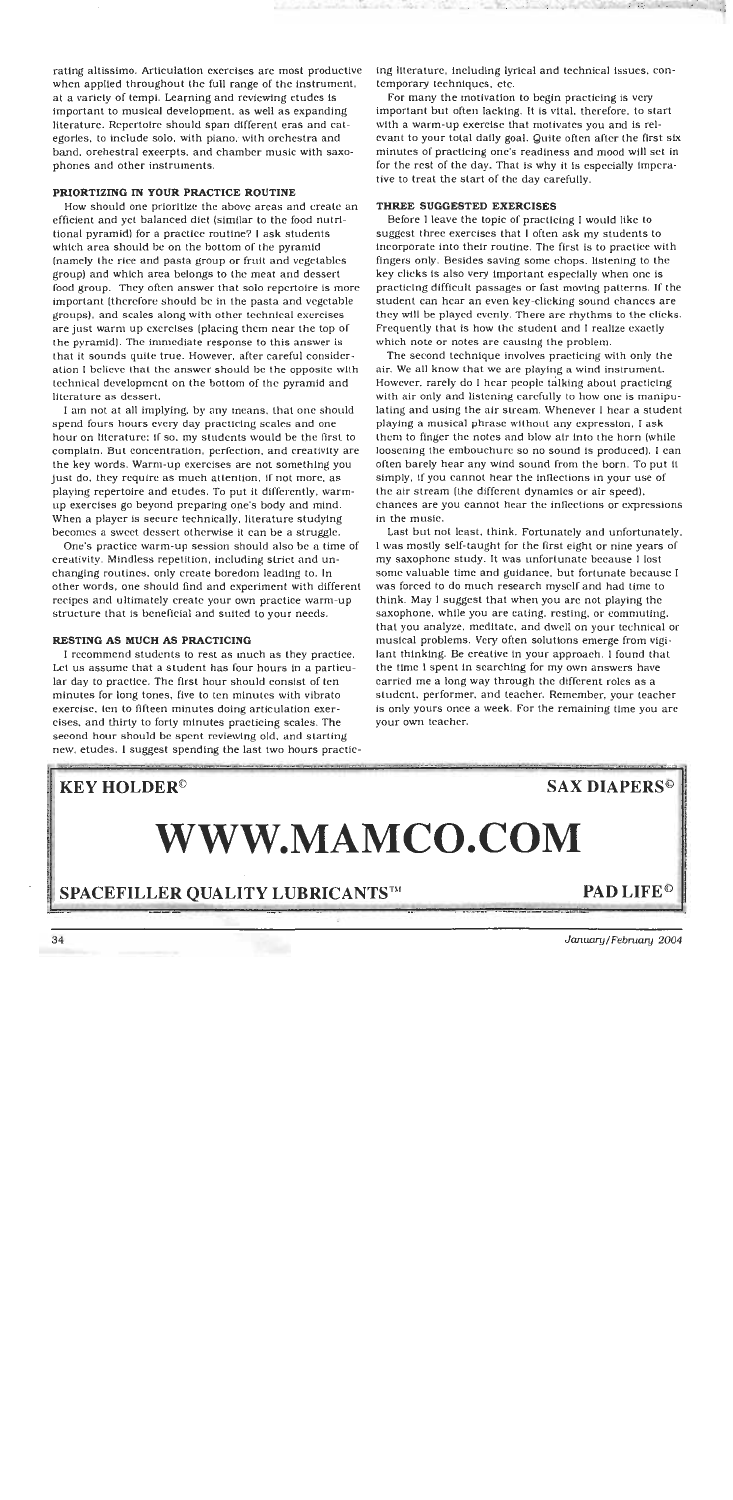#### SAXOPHONE REPERTOIRE EXCEEDS THE CELLO

In a recent conversation with Monsieur Jean-Marie Londeix, who was preparing a new edition of his book 150 Years of Music for Saxophone, he revealed that there are currently over twenty thousand solo and chamber works written for the saxophone, and still counting. This number excludes orchestral pieces that call for the saxophones. Moreover, Monsieur Londeix explained that according to figures from publishers, we are experiencing the first time in history where the demand for printing and sale of saxophone music exceeds that of the cello. As a friend of mine rightly put it. "there is too much music and too little time.'

With this vast number of repertoire available to us how does one know which are good pieces to study and perform? There are many approaches to finding good compositions. First of all the most common way would be through the suggestions and often the requirement of one's teacher. Thanks to internet technology, and the innovative spirit of many teachers, there are currently quite a few saxophone studios from different universities that have their studio websites available online. One would eertainly find very valuable information regarding the study of the saxophone and also the syllabus repertoire list of that particular school. Of course there are pieces that we all agree to be the standard repertoire such as the Creston Sonata, Ibert Concertino da Camera, Glazounov Concerto and Desenclos Prelude, Cadence, et Finale. And then there are some that are required, in some schools, as standard repertoire but not in others. Whatever the case maybe, they are at least much shorter lists to be investigated and most of these compositions have been performed and accepted by many.

One could also follow the trace of various well known composers for our instrument. A few that came to mind are Jindrich Feld, Bernhard Heiden, Walter Hartley, Christian Luba, Lihby Larsen, Pierre-Max Duhois, Robert Mucyznski, Ida Gotkovsky, etc. Obviously, they all present very different styles and challenges but certainly we could all learn from their music and the result is sure to be rewarding.

I ask my students periodically to give a new music presentation. We are blessed to have the well respected Eble Music Company in down town Iowa City and I like to ask the students to go treasure hunting. Once in a frequent while, one would bump into Dr. Himie Voxman or Mr. Charles Eble luring at a corner of the store researching as well. The students would then choose music that are rarely played or are virtually unknown. Each student then studies and performs the picce and also gives historical, analytical, and technical information on that particular piece. This is one of the great ways for everyone to learn and discover compositions that have often been missed in the pile.

#### BUILDING A LEGITIMATE CAREER IN MUSIC

It is very fronic to me that when I was a beginning student the legitimacy of building a career in music was always present. Whether it was from my parents, relatives, friends, or myself, this question always emerged in thoughts and conversations. No one seemed to know how

#### continued on page 68

# The Tuning C.D.

## $\sim$ ix intonation fast!

Significantly improve your intonation with The Tuning C.D. Our compact disc, tuned to A=440, helps thousands of brass, string, woodwind and voice professionals around the world. The Tuning C.D., with the use of any compact disc player, conveniently



2nd edition

performs a sustained overtone series in all twelve keys, in essence, creating an incredibly powerful drone. When a musician performs a note with this pure temperament environment, he or she will hear beats, or waves, in the sound. The performer then shapes his or her note, sharper or flatter, to get rid of the beats. Repetition of this shaping process instills a highly active sense of pitch. www.thetuninged.com

"The Tuning C.D. is a well organized concept. I regard it as a breakthrough and one of the quickest ways to master an instrument's intonation. I highly recommend The Tuning C.D. to professionals and students alike. It will raise your musical performance to a higher level with immediate results!"

-Ray Pizzi, woodwind specialist-Los Angeles, CA

"The Tuning C.D. is excellent, and will prove a most useful tool for all of us. Please send one more to me...so that I can have one to circulate among my students. Then I'll lean on them to buy their own! Thanks.

-Les Thimmig, saxophonist-Madison, WI

"The Tuning C.D. is a wonderful tool in helping to develop and improve tonal memory, intervals and vertical tuning. Anyone who wants to improve their intonation on their instrument will find this CD extremely helpful."

-David Martins, clarinetist-Boston, MA

Send personal or bank check or money order for \$21.95 $*$  in U.S. funds for each Tuning C.D.  $(52.00)$ shipping and handling charge included) payable to:

# The Tuning C.D. P.O. Box 1703 Cherry Hill, NJ 08034-0090 USA

\*Orders outside U.S. and Canada pay \$24,95 in U.S. funds (\$5.00 shipping and handling charge included)

# **Circular Breathe Now**

Unlock the mystery.

Our booklet guides you to master this ancient technique. Send \$11.95 U.S. check or m.o. to:



Circular Breathe Now, P.O. Box 1703, Cherry Hill, NJ 08034-0090 circularbreathenow.com